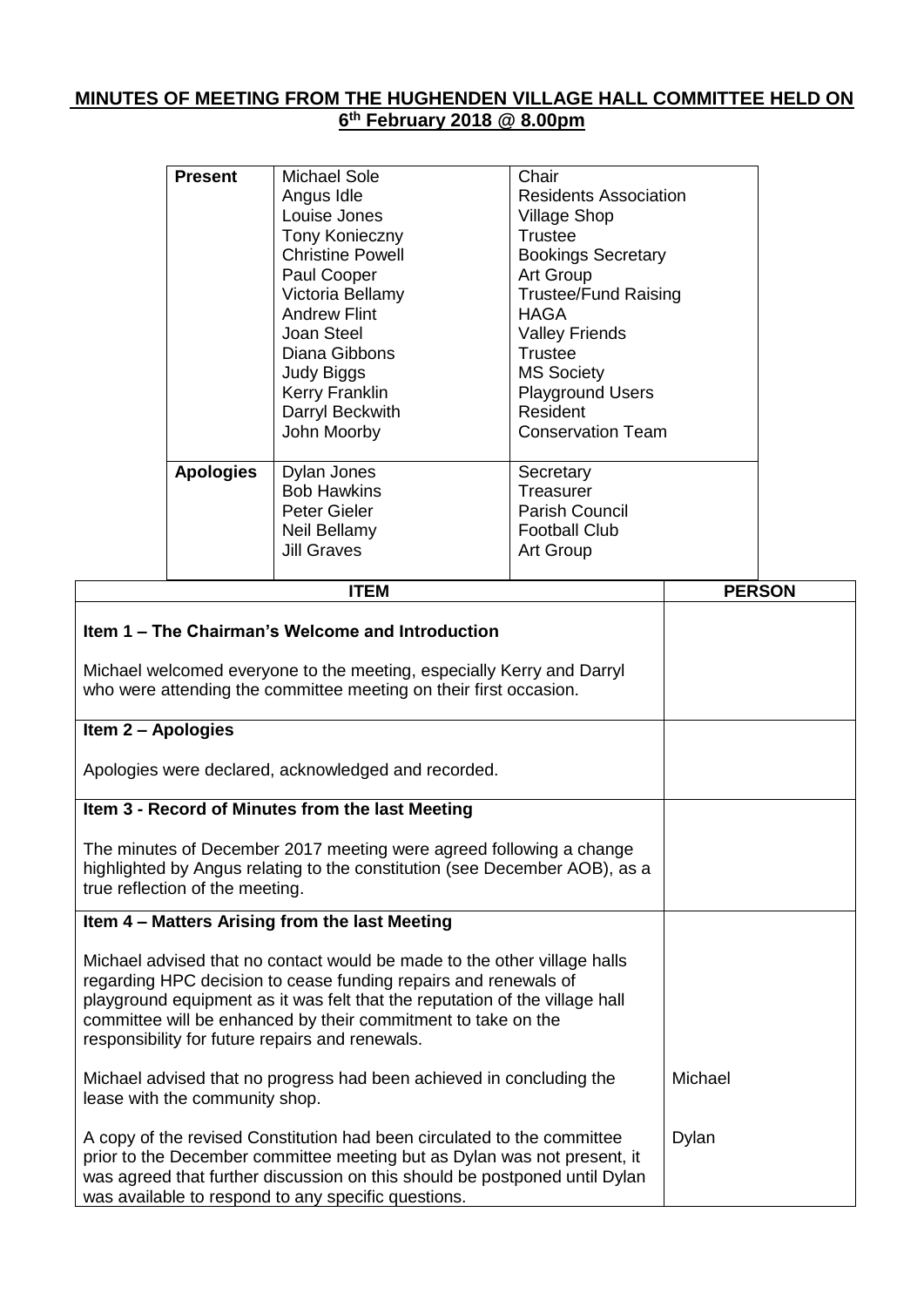As agreed in November, the Terms and Conditions of hire were to be reviewed and updated. A small sub-committee comprising Christine, Andrew and Kerry agreed to undertake this review and report back in due course

# **Item 5 – Chairman's Report**

Michael reported on the AGM held on 22 January when over 40 villagers were in attendance. The presentation given by David Bailey from the National Trust was very well received and a letter of thanks was subsequently sent to him. The 9 representatives from the various not-forprofit hall users plus 5 public members were agreed as the new committee. A new public member, Darryl Beckwith, was elected in place of Ian Stearn and Michael conveyed the committees thanks to Ian Stearn for his many years of serving on the committee.

## **Item 6 – Treasurers Report**

Unfortunately, the January account was not available for the committee to review but is now attached to these minutes.

## **Item 7 – Secretary's Report**

In Dylan's absence, Michael read out a communication received from Dylan notifying the committee of his intention to stand down from the Secretary role with immediate effect. Dylan added he would obviously help and advise his successor once that person had been appointed. Michael asked all members of the committee to consider whether they could assume this vital role.

## **Item 8 – Maintenance Report**

Michael confirmed he regularly met with Bev to review progress on the agreed projects and other general maintenance issues. Bev was arranging a broadband contract for the hall to be utilised with the CCTV system plus available for all hall users. The remaining work on the internal doors would be taking place during half-term week commencing 12 February. Bev was gathering quotations for replacing the external doors i.e. main hall entrance, side entrance, small hall entrance and committee room fire door. Quotes received to date were in the region of £10K. A deep clean of the halls had recently been undertaken including the table tops and any feedback should be directed to Bev. Bev would be investigating new Christmas lights for the tree similar to those in Warrendene Road. Finally, the floors in both halls and the committee room would be stripped and resealed by end-March subject to hall availability.

## **Item 9 – Booking Secretary's Report**

Nothing to report

**Item 10 Village Shop Update**

Louise advised that their solicitors would be responding on the proposed lease very shortly.

Christine/Andrew/Kerry

**Committee**